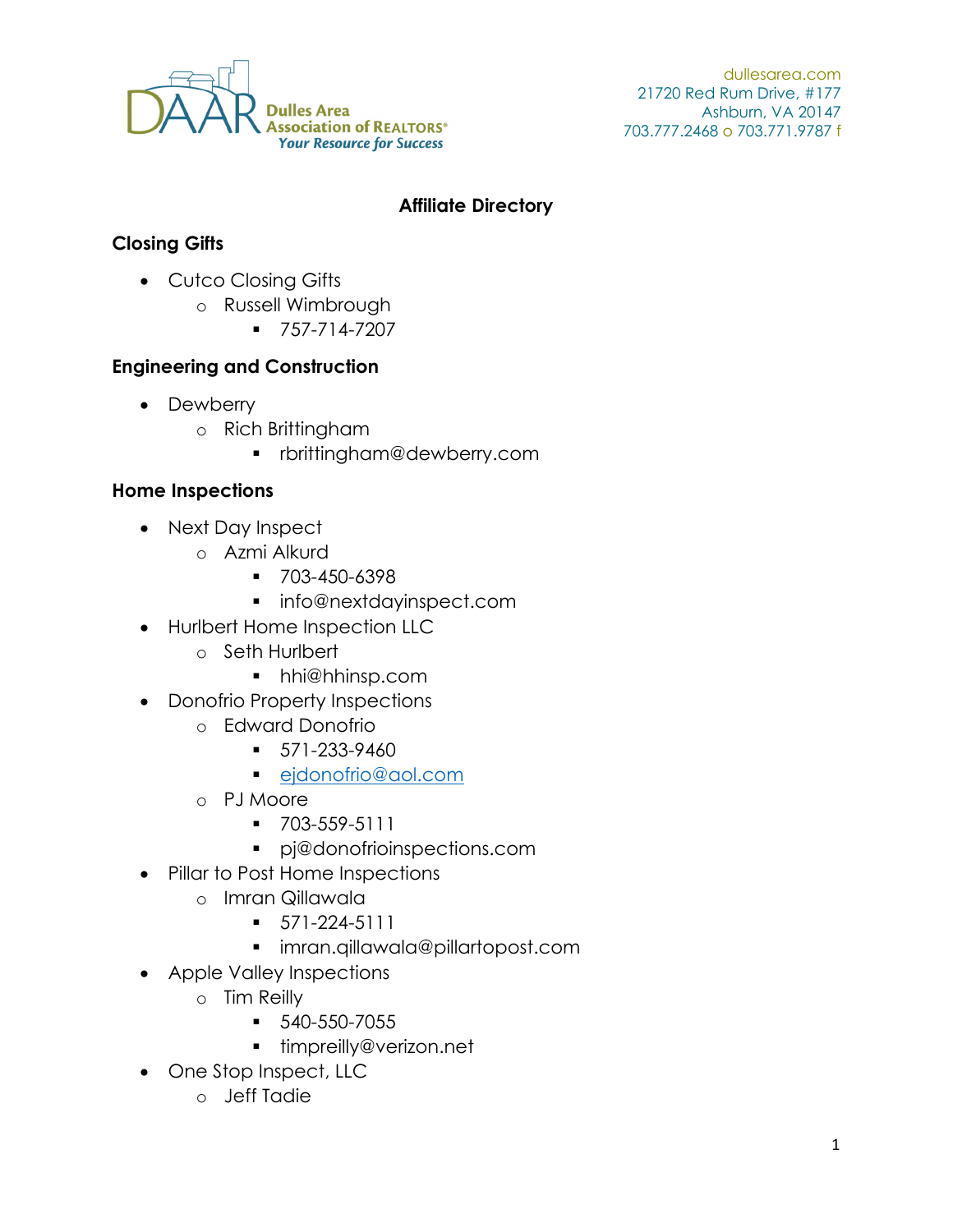- 703-579-7611
- **·** jeff@onestopinspect.com
- Blue Hill Inspections
	- o Roger Valliere
		- $-703-973-4686$
		- rvalliere@bluehillinspections.com
- Potomac Home Inspections
	- o Jarrett Ziegler
		- 571-233-4798
		- jarrett@potomachomeinspections.com
- Biller and Associates
	- o Scott Biller
		- 571-528-6817
		- scott@billerandassociates.com

### **Home Repair**

- Dryhome Roofing and Siding Inc.
	- o Steve Gotschi
		- 703-801-4265
		- **steve@dryhome.com**
- Looney's Tile and Grout Restoration
	- o Martha Looney
		- 703-999-1933
		- Martha@Looneystileandgrout.com
- Modern Mechanical
	- o Shawn Mitchell
		- 703-728-4790
		- smitchell@modernmec.com
- Comfenergy, LLC
	- o Justin Dobson
		- $-571-263-9450$
		- **i** idobson@comfenergy.com

### **Home Warranty**

- America's Preferred Home Warranty
	- o Phil Lyles
		- $-571-283-9066$
		- **plyles@aphw.com**

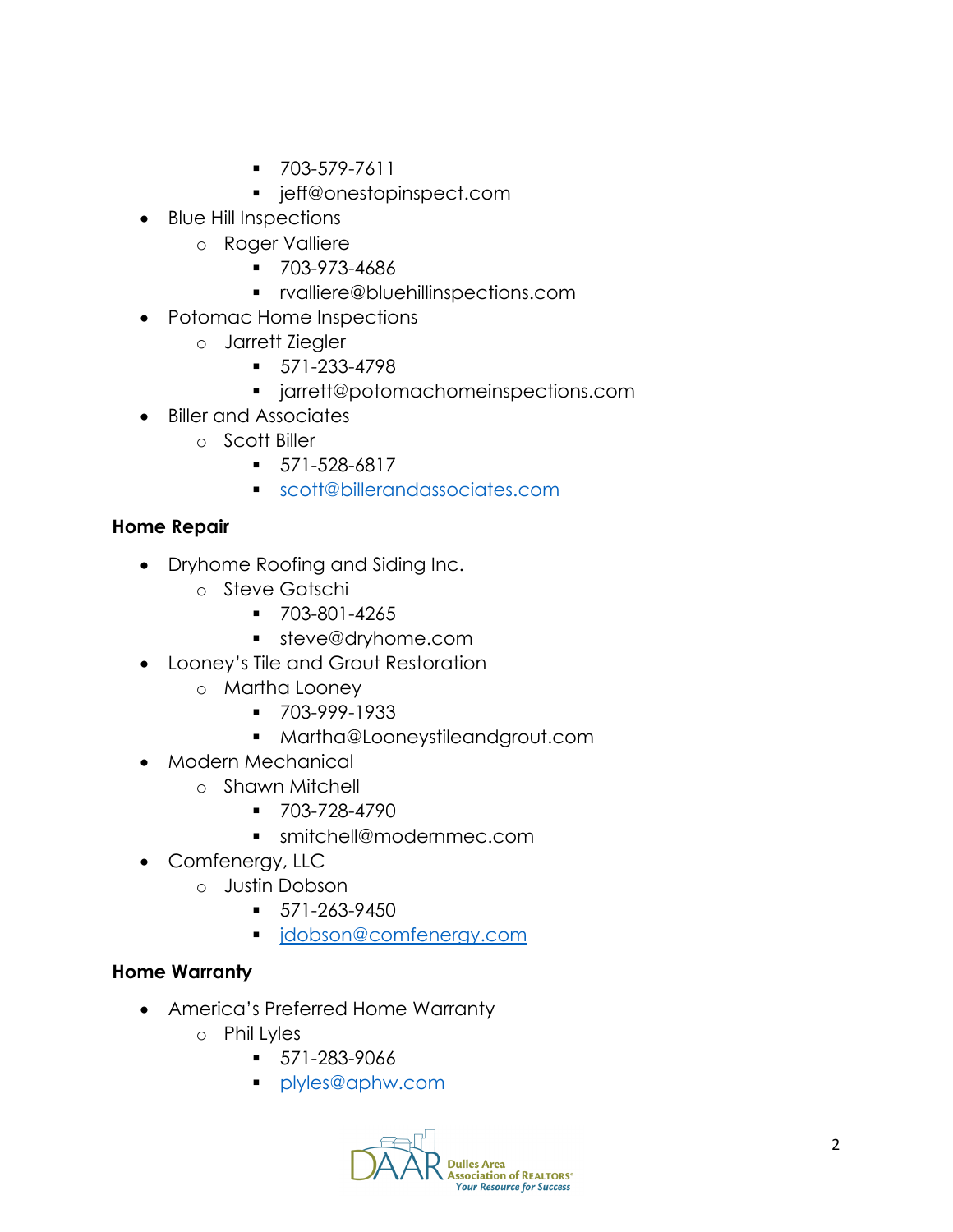### **Mortgage Services**

- Farm Credit Country Mortgages
	- o Jessica Baker
		- 703-475-6617
		- jbaker@FCVirginias.com
- Fairway Independent Mortgage Company
	- o Greg Davidson
		- 703-929-5255
		- gdavidson@fairwaymc.com
- Movement Mortgage
	- o Mary Krueger
		- 703-597-6279
		- Mary.Krueger@movement.com
- Vellum Mortgage, Inc
	- o Shannon Leydig
		- 703-675-9942
		- sleydig@vellummortgage.com
- Atlantic Coast Mortgage
	- o Laurie MacNaughton
		- **Laurie@MiddleburgReverse.com**
	- o Tan Tunador
		- 703-328-0628
		- **tan@acmllc.com**
- Intercoastal Mortgage LLC
	- o Graham Pruitt
		- $-703-501-1777$
		- gpruitt@icmtg.com
- AAFMAA Mortgage Services LLC
	- o Brian Shotwell
		- 571-384-5791
		- bshotwell@aafmaa.com
- Ameris Bank Mortgage Services
	- o John Slye
		- 703-609-2181
		- john.slye@amerisbank.com
	- o Aimee Waltz
		- $-703-475-7175$
		- aimee.waltz@amerisbank.com

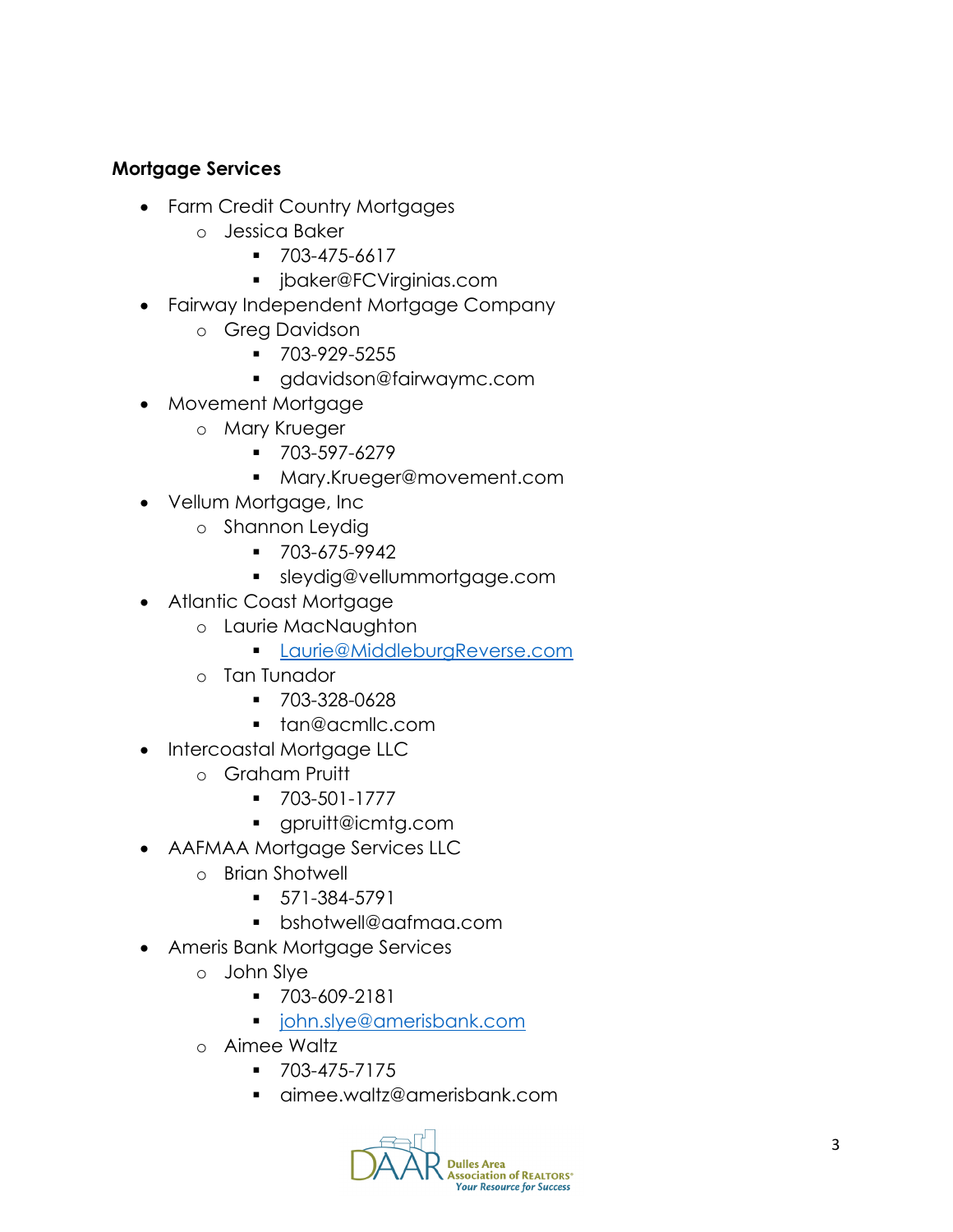- SWBC Mortgage
	- o Fredric Wilson
		- $-703-915-9441$
		- fred.wilson@swbc.com
- Embrace Home Loans
	- o Matthew Becker
		- $-410-967-6239$
		- mbecker@embracehomeloans.com
- United Nations FCU
	- o Timothy Jeffrey
		- 571-266-9624
		- **tieffrey@unfcu.com**
- Main Street Home Loans
	- o Amy Lodes
		- 571-271-7815
		- amy@mainstreethl.com
- Homebridge Financial
	- o George Slater
		- 540-878-9034
		- fletcher.slater@homebridge.com
- PrimeLending
	- o Bill Tice
		- 703-585-2455
		- Bill.Tice@primelending.com
- The Federal Savings Bank
	- o David Piatek
		- 202-875-1010
		- **david@thefederalsavingsbank.com**

# **Moving Services**

- Interstate Moving and Storage Inc.
	- o Sherry Skinner
		- $-571-296-0405$
		- sherry.skinner@invan.com

# **Pest Control**

- Country Termite and Pest Control
	- o Jason Greenwalt
		- $-304-820-6552$

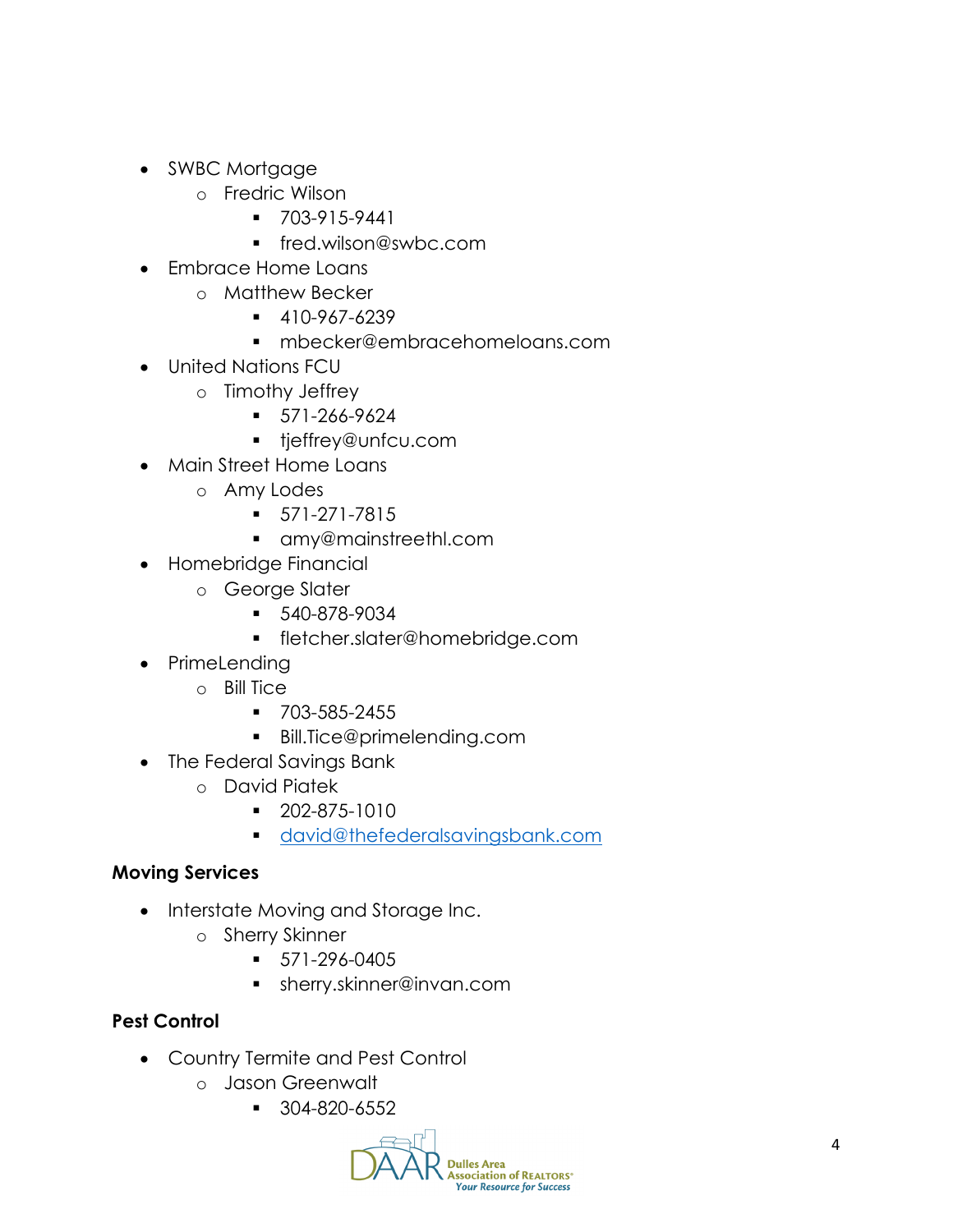- **billy@countrytermite.com**
- o Willie Grey
	- $-540-295-1420$
	- **willie@countrytermite.com**
- o Robert Lanham
	- billyg9800@aol.com
- o Michael Painter
	- 304-350-0161
	- painter838@gmail.com

# **Photographers**

- Upward Studio
	- o Bryan Esposito
		- 703-407-3799
		- bryan@upwardstudio.com
- NOVA Real Estate Photography
	- o Robert Miller
		- 571-243-0772
		- novarephotos@gmail.com
- Loudoun Real Estate Photos
	- o Brian Nemiroff
		- 202-528-0073
		- brian@loudounrealestatephotos.com

# **Staging**

- Staged Envy, LLC
	- o Diane Buckley
		- 703-579-7080
		- dianne@stagedenvy.com
- Staged Interior
	- o Young Kim
		- V 703-282-9531
		- youngkim@stagedinterior.com
- Staged By Design, LLC
	- o Leigh Newport
		- 571-291-0614
		- leigh@staged-by-design.com
- Metropolitan Staging
	- o Brigid Tayebi